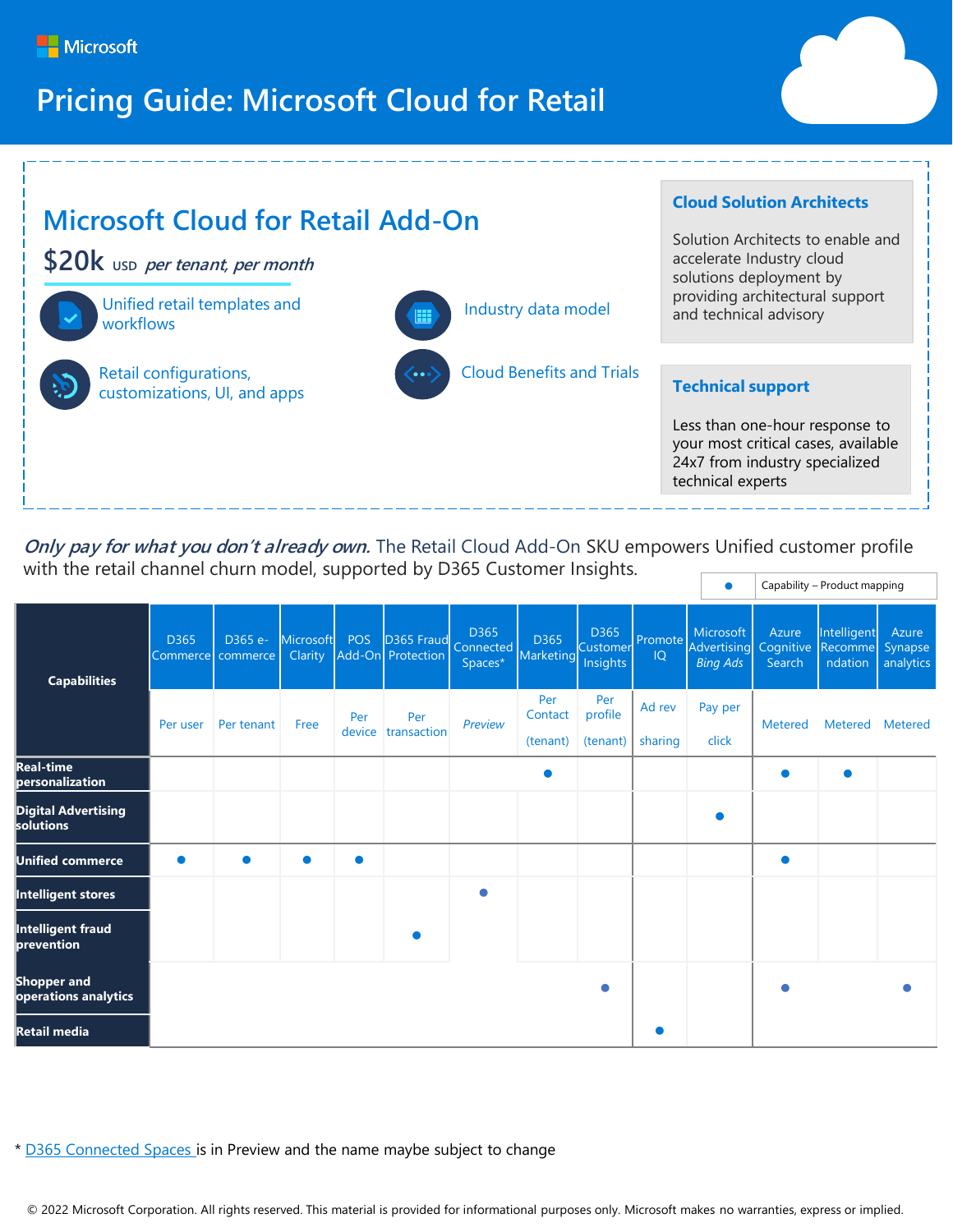

# **Pricing Guide: Microsoft Cloud for Retail**

| <b>Capabilities</b>                                  | M365<br><b>Teams</b><br>Frontline<br>Worker | Microsoft<br>Viva | D365<br>Commerce | D365<br>Connected<br><b>Spaces</b> | Retail<br>Intelligence* | D365<br>Supply<br>Chain<br>Mgmt. | Supply<br>Chain<br>Insights | D365<br>Intelligent<br>Order<br>Manageme<br>nt | D365<br>Customer<br>Insights | D365<br>Customer<br>Service | Power<br><b>Virtual Agent</b> |
|------------------------------------------------------|---------------------------------------------|-------------------|------------------|------------------------------------|-------------------------|----------------------------------|-----------------------------|------------------------------------------------|------------------------------|-----------------------------|-------------------------------|
|                                                      | Per user                                    | Per user          | Per user         | (Public<br>Preview)                | <b>TBA</b>              | Per user                         | (Preview)                   | Per tenant                                     | Per profile<br>(tenant)      | Per user                    | Per session                   |
| Seamless customer service                            |                                             |                   |                  |                                    |                         |                                  |                             |                                                |                              |                             |                               |
| Real-time store communications<br>and collaboration: |                                             |                   |                  |                                    |                         |                                  |                             |                                                |                              |                             |                               |
| Retail workforce management                          |                                             |                   |                  |                                    |                         |                                  |                             |                                                |                              |                             |                               |
| Process automation and career<br>development         |                                             | ٠                 |                  |                                    |                         |                                  |                             |                                                |                              |                             |                               |
| Unified customer profile                             |                                             |                   |                  |                                    |                         |                                  |                             |                                                |                              |                             |                               |
| Flexible fulfilment                                  |                                             |                   |                  |                                    |                         |                                  |                             |                                                |                              |                             |                               |
| Supply chain visibility                              |                                             |                   |                  |                                    |                         |                                  |                             |                                                |                              |                             |                               |
| Demand forecasting and<br>planning optimization      |                                             |                   |                  |                                    |                         |                                  |                             | ٠                                              |                              |                             |                               |
|                                                      |                                             |                   |                  |                                    |                         |                                  |                             |                                                | Capability - Product mapping |                             |                               |



#### **Retail industry specific**



\* Retail Intelligence naming is subject to change

© 2022 Microsoft Corporation. All rights reserved. This material is provided for informational purposes only. Microsoft makesno warranties, express or implied.